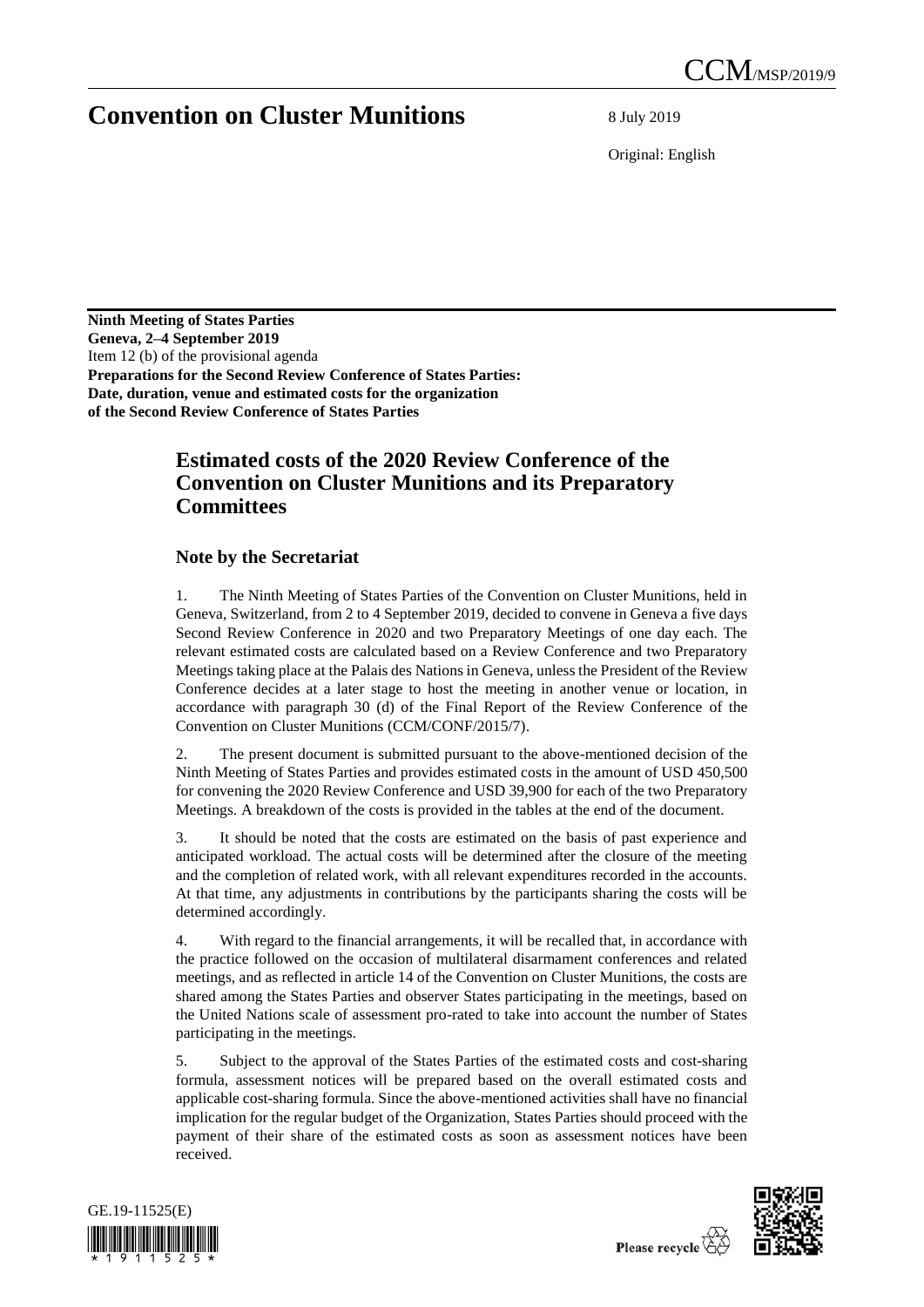**2**

| <b>Title of session:</b>                | First Preparatory Meeting for the Second Review Conference of the Convention on Cluster Munitions |                                                                                       |                                 |                |                       |                         |                |         |
|-----------------------------------------|---------------------------------------------------------------------------------------------------|---------------------------------------------------------------------------------------|---------------------------------|----------------|-----------------------|-------------------------|----------------|---------|
| Dates to be held:                       | Geneva, May/June 2020 (TBD)                                                                       |                                                                                       |                                 |                |                       |                         |                |         |
|                                         | <b>Meeting</b>                                                                                    | <b>Pre-session</b>                                                                    | <b>In-session</b>               | <b>Summary</b> | <b>Post-session</b>   | <b>Support Services</b> | Other          |         |
| <b>Conference-servicing items</b>       | Servicing *                                                                                       |                                                                                       | documentation * documentation * | records *      | documentation *       | requirements *          | requirements * | Total * |
|                                         | \$                                                                                                | \$                                                                                    | \$                              | \$             | \$                    | \$                      | s              | \$      |
| <b>Interpretation and</b>               |                                                                                                   |                                                                                       |                                 |                |                       |                         |                |         |
| meeting servicing                       | 13,300                                                                                            |                                                                                       |                                 |                |                       |                         |                | 13,300  |
| <b>Translation of documentation</b>     |                                                                                                   | 17,500                                                                                |                                 |                | 5,900                 |                         |                | 23,400  |
| <b>Support Services requirements</b> 1/ |                                                                                                   |                                                                                       |                                 |                |                       | 800                     |                | 800     |
| Other requirements $27$                 |                                                                                                   |                                                                                       |                                 |                |                       |                         | 2,400          | 2,400   |
| <b>Total</b>                            | 13,300                                                                                            | 17,500                                                                                | 0                               | $\bf{0}$       | 5,900                 | 800                     | 2,400          | 39,900  |
| $*$ - at US\$                           |                                                                                                   |                                                                                       |                                 |                |                       |                         |                |         |
|                                         |                                                                                                   | A. Total conference-servicing requirements (inclusive of 13% programme support costs) |                                 |                |                       |                         |                | 39,900  |
|                                         |                                                                                                   |                                                                                       |                                 |                |                       |                         |                |         |
|                                         |                                                                                                   |                                                                                       |                                 |                | Grand total (rounded) |                         |                | 39,900  |

2/ Rental of computer and printer \$13; 1 Document Distribution Officer (1 x 1 day) \$ 300; Dedicated assistance provided for accounting services and administration of financial resources \$2,100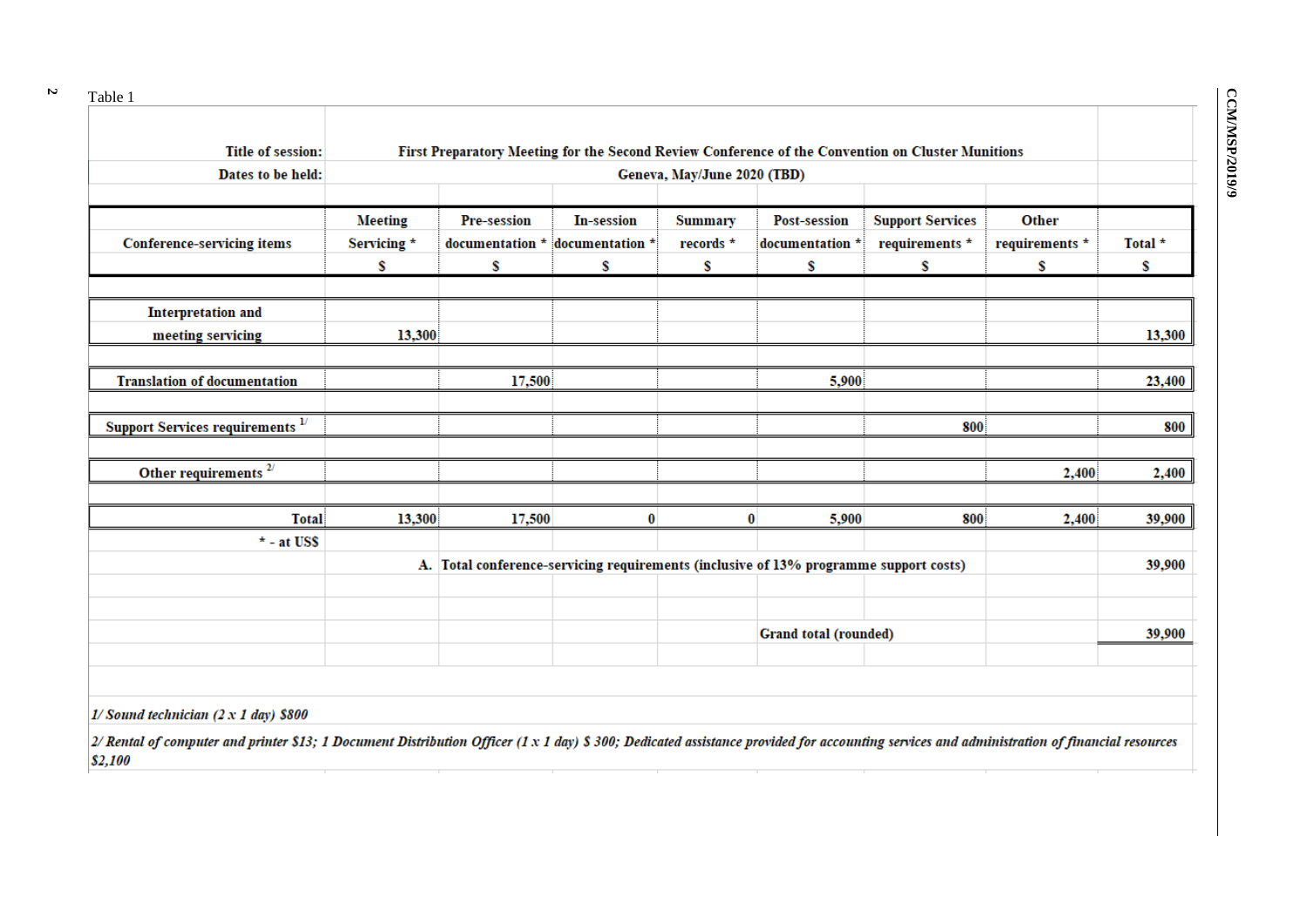| Table 2                                            |                                                                                                    |             |                                       |                 |                       |                         |                      |              |
|----------------------------------------------------|----------------------------------------------------------------------------------------------------|-------------|---------------------------------------|-----------------|-----------------------|-------------------------|----------------------|--------------|
|                                                    |                                                                                                    |             |                                       |                 |                       |                         |                      |              |
| <b>Title of session:</b>                           | Second Preparatory Meeting for the Second Review Conference of the Convention on Cluster Munitions |             |                                       |                 |                       |                         |                      |              |
| Dates to be held:                                  | Geneva, September 2020 (TBD)                                                                       |             |                                       |                 |                       |                         |                      |              |
|                                                    |                                                                                                    |             |                                       |                 |                       |                         |                      |              |
|                                                    | <b>Meeting</b>                                                                                     | Pre-session | <b>In-session</b>                     | <b>Summary</b>  | <b>Post-session</b>   | <b>Support Services</b> | Other                |              |
| <b>Conference-servicing items</b>                  | Servicing *<br>\$                                                                                  | s           | documentation * documentation *<br>\$ | records *<br>\$ | documentation *<br>\$ | requirements *<br>\$    | requirements *<br>\$ | Total *<br>s |
|                                                    |                                                                                                    |             |                                       |                 |                       |                         |                      |              |
|                                                    |                                                                                                    |             |                                       |                 |                       |                         |                      |              |
| <b>Interpretation and</b>                          |                                                                                                    |             |                                       |                 |                       |                         |                      |              |
| meeting servicing                                  | 13,300                                                                                             |             |                                       |                 |                       |                         |                      | 13,300       |
| <b>Translation of documentation</b>                |                                                                                                    | 17,500      |                                       |                 | 5,900                 |                         |                      | 23,400       |
| <b>Support Services requirements</b> <sup>1/</sup> |                                                                                                    |             |                                       |                 |                       | 800                     |                      | 800          |
|                                                    |                                                                                                    |             |                                       |                 |                       |                         |                      |              |
| Other requirements $2^{7}$                         |                                                                                                    |             |                                       |                 |                       |                         | 2,400                | 2,400        |
|                                                    |                                                                                                    |             |                                       |                 |                       |                         |                      |              |
| <b>Total</b>                                       | 13,300                                                                                             | 17,500      | 0                                     | 0               | 5,900                 | 800                     | 2,400                | 39,900       |
| $*$ - at US\$                                      |                                                                                                    |             |                                       |                 |                       |                         |                      |              |
|                                                    | A. Total conference-servicing requirements (inclusive of 13% programme support costs)              |             |                                       |                 |                       |                         |                      | 39,900       |
|                                                    |                                                                                                    |             |                                       |                 |                       |                         |                      |              |
|                                                    |                                                                                                    |             |                                       |                 | Grand total (rounded) |                         |                      | 39,900       |
|                                                    |                                                                                                    |             |                                       |                 |                       |                         |                      |              |
|                                                    |                                                                                                    |             |                                       |                 |                       |                         |                      |              |

 $1/Sound$  technician (2 x 1 day) \$800

 $|$  2/ Rental of computer and printer \$13; 1 Document Distribution Officer (1 x 1 day) \$ 300; Dedicated assistance provided for accounting services and administration of financial resources  $|$2,100$ 

 $\omega$ 

CCM/MSP/2019/9 **CCM/MSP/2019/9**